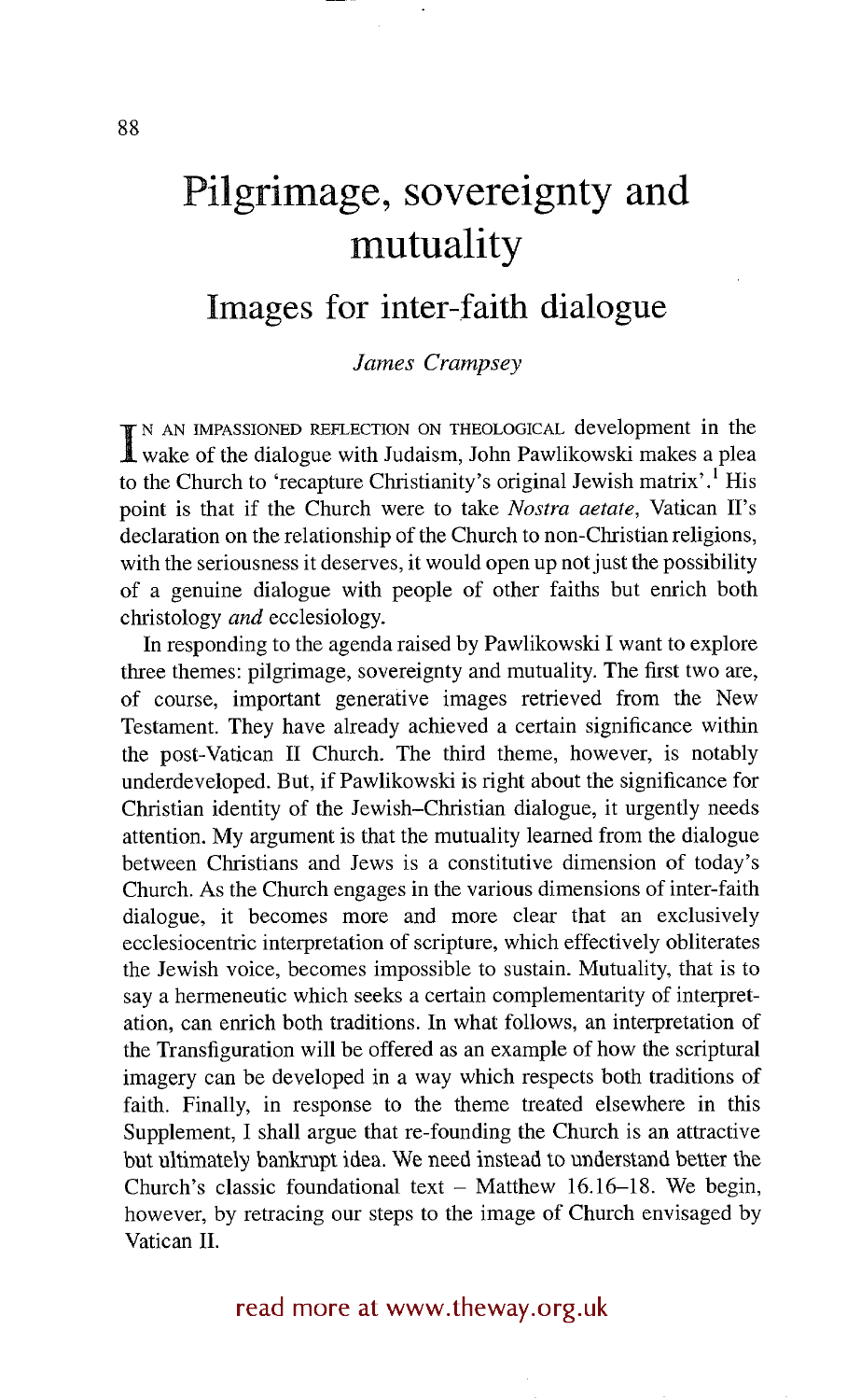#### *Pilgrimage and pilgrim people*

The Council retrieved an important image from Scripture when it described the Church as a pilgrim people.<sup>2</sup> The idea of pilgrimage as the journey through life, searching and being led by the Spirit in the company of others, captures the dynamic of individual living and collective belonging. Rooted in the language of the Letter to the Hebrews, it has the authority of the New Testament to sustain its correlation between the early Christians and our contemporary experience. But it is also true that images once retrieved then develop a life of their own. To be a pilgrim people, in the terms of the Letter to the Hebrews, is to face the fact that once-familiar sacred institutions are gone for good. There is no longer any Temple, nor any priesthood, nor any sacrifice. There is now no mediation except for the mediator himself, Jesus Christ, the one who has gone before us into the heavenly sanctuary. Thus the reception of this image generates a sense of belonging which is uncomfortable with institutions.

In other words, one of the life-giving images of Vatican II carries in its wake an anti-institutional thrust which clashes with the assertion that we belong to the institution. Here we face competing frameworks of belonging which are in creative tension. It is an interesting question whether it makes sense to talk of *organized pilgrimage -* or is this a contradiction in terms? Maybe there is a necessary dimension of chaos in any pilgrimage; remember that Joseph and Mary lost Jesus on one of their pilgrimages to Jerusalem. Pilgrimage is an intentional shaping of a crowd by the crowd itself, but the shaping is effected partly by the goal and partly by the commitment within the crowd to attain the goal.

#### *The sovereignty of God*

The pilgrim people is, therefore, a dynamic image, but it is not obvious that it is a constructive one. The key constructive image which emerged from Vatican II was that of the Kingdom. 'Kingdom values' quickly became a slogan which found explicit form in 'justice, love and peace'. Much has been written about the Kingdom of God in the teaching of Jesus, and much of it is confusing and contradictory. For the purpose of this article, I want to focus on the aspect of 'democratization' which is inherent in it. But while recognizing the generative resonance of the word 'kingdom', it might be better to replace it with the word *sovereignty.* 

Now the sovereignty of God becomes thoroughly enmeshed in human affairs when the Israelites ask to have a king, like the other nations. Since Israel's identity, its sense of election, is frequently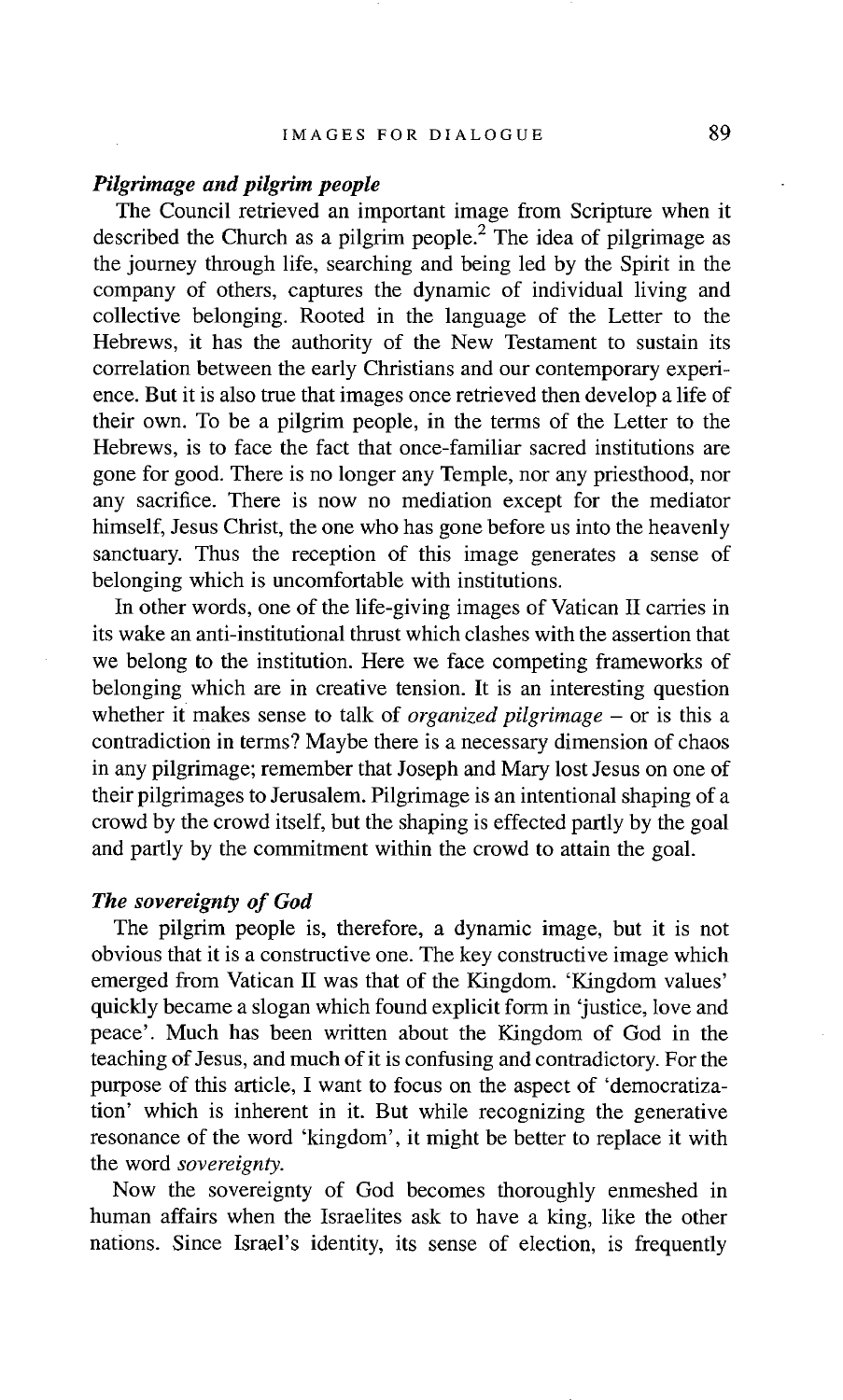expressed in terms of *not being like the other nations,* there is a deep ambiguity in this request. According to the perspective of the deuteronomic history, this is a dangerous and flawed experiment which ends in the disaster of the exile. In the aftermath of the exile, the institution of kingship is replaced by a priestly theocracy which maintains its power even if it has to cohabit to some extent with the Hasmonean royal house in the aftermath of the Maccabean revolt.

Jesus' proclamation of the sovereignty of God has nothing to do with earthly kingship nor with priestly theocracy. Many contemporary writers on the Kingdom talk of it as having a profoundly anti-temple dimension, and as an image around which the restoration of the true Israel revolves. The sovereignty of God resides not in a dynastic king nor in a dynastic priesthood in control of the temple. Without going into all the christological discussions about the various titles which use 'Son', the 'Abba' relationship claimed by Jesus and opened up to others in the Lord's prayer is clearly a radical alternative to dynastic power plays. According to the deuteronomic history, God grants permission to Israel to have a king on condition that the king ensures that justice is done in the land for the oppressed, named emblematically as the widow, the orphan and the sojourner. Similarly, the king is responsible for monotheistic worship, and this is the apparent area of failure for all the kings of Israel except David, Josiah and Hezekiah.

In this way, Jesus' preaching of the Kingdom, God's sovereignty, is profounding anti-institutional. The worship of God and the concern for the oppressed is democratized and becomes the responsibility of the people. Through the people, the proper sovereignty of God will be both honoured and made concrete. The generative vitality of this image in the contemporary Church thus raises difficulties for the institutional Church. This is an image with an immediacy of connection to the historical Jesus, but which also carries with it a constructive programme of action which is challenging, life-giving and seems to meet the needs of the world which we inhabit. We are often told that there is no democracy in the Church, but to the extent that the message of the Kingdom remains an important element in the life of the people of God, attention needs to be given to the dimension of democratization inherent in it.

It is interesting that both these images  $-$  pilgrimage and sovereignty - have something of a utopian character. There is no place, no goal for the pilgrimage, other than heaven. Likewise the Kingdom does not belong in any place. There is only the dynamic of the pilgrim journeying and gaining glimpses of the Kingdom which function like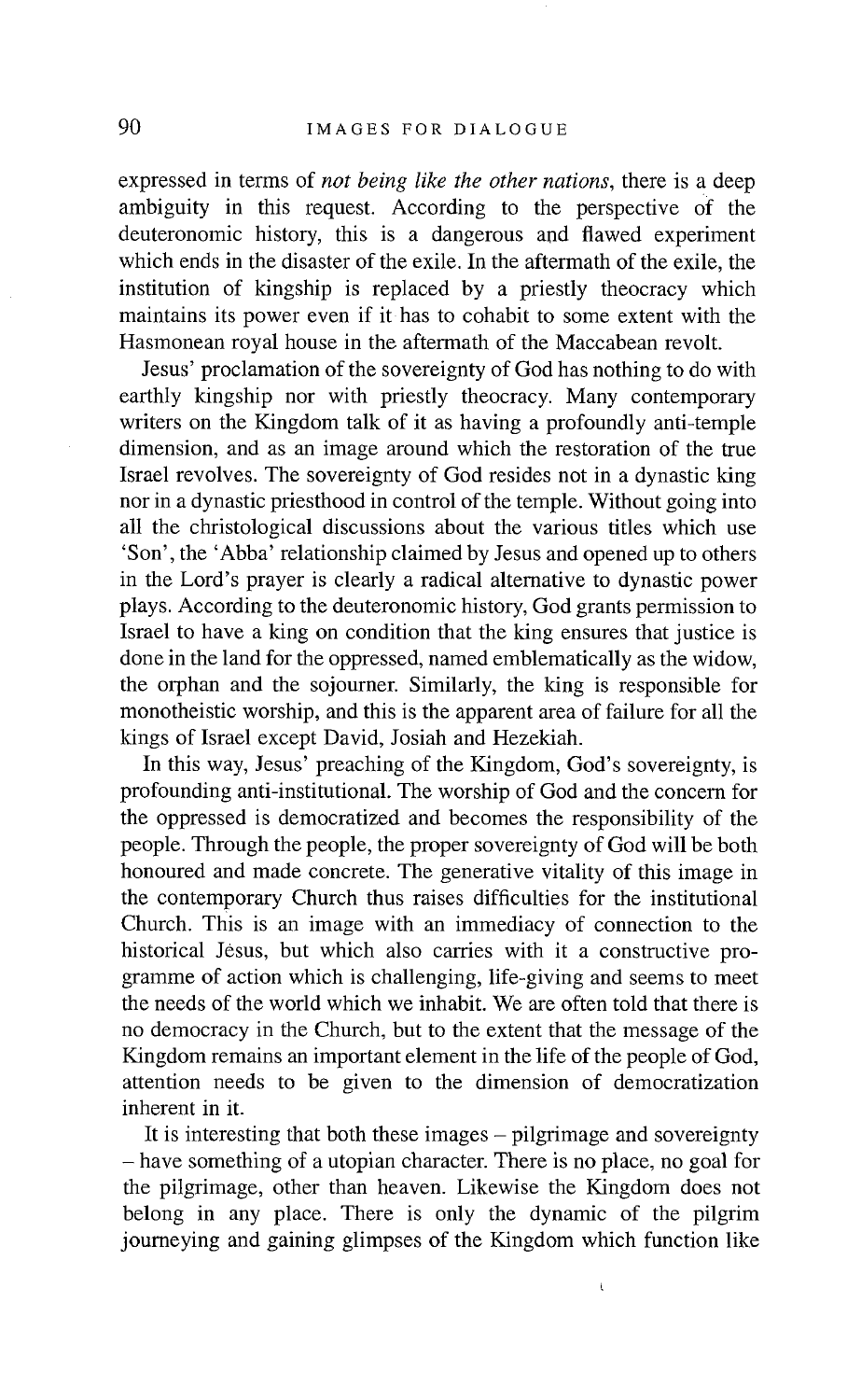signposts, perhaps oases on the journey. There is a sound instinct here which is abandoned only at great cost.

### *Mutuality -from ecclesiology to christology*

Implicit in these brief remarks is the theme which so much exercises Pawlikowski – how the Church is to live out of its 'Jewish roots'. In my language he is complaining about the lack of mutuality, that the postconciliar understanding of Judaism has barely impinged on the Church's understanding of itself or its Lord. Now Vatican II was, of course, preoccupied with the question of ecclesiology. But what difference does the *living* world of the Jews make to the Church's selfunderstanding? In the two constitutions on the Church a theology of the Church as existing in necessary relationship with the world was proposed and a pastoral praxis suggested. The Church could learn from the world and the world from the Church. This theme of mutuality was exemplified most obviously in the Decree on Religious Liberty *(Dignitatis humanae)* and, through the opening to other religious faiths, in *Nostra aetate.* Both have clearly had an important impact on the question of evangelization. But they also demand a real mutuality: the respect that the Church expects for itself in matters of religion has equally to be conferred on the religion of others. And, although it may sound odd, I would also want to argue that the document on Revelation *(Dei verbum)* proposes a similar opening and a similar mutuality – this time to the Scriptures, the dangerous preserve of the Reformed Churches. Anyone who doubts this should read the account of the conciliar debate on 'tradition' which now seems to be on another planet.

Against such a background, in which scriptural imagery is to be interpreted not independent of but in relationship with Judaism, we are called to move towards an understanding of ourselves as Church and then to try to formulate who Christ is. There are some indications that such a programme is part of the experience of the early Christians reflected in the New Testament. In the Fourth Gospel, there is a definite correlation between the self-understanding of the community and their expressed understanding of Jesus. In a famous article, Wayne Meeks characterized this relationship as one of harmonic reinforcement.<sup>3</sup> In a nutshell, the community feels itself as outsiders, rejected by their own Jewish matrix, and proposes its understanding of Jesus in analogous terms. He is 'not of the world', he is 'from above', 'he came to his own and his own received him not.' Just as the community feels not at home in the world, so Jesus is not at home because he is from another world.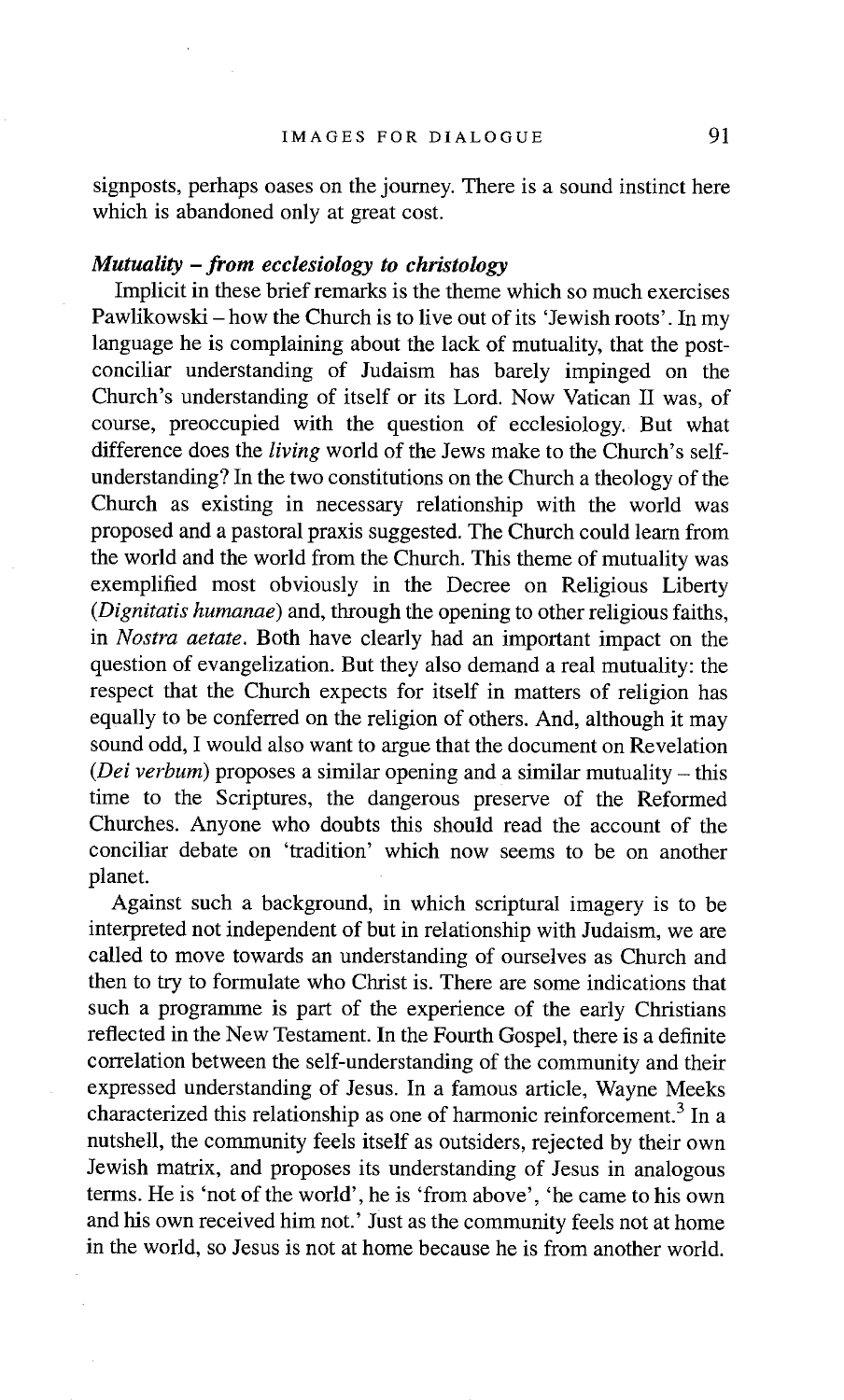This is the most extreme example of this correlation, but it certainly needs to be understood since John is the most clearly anti-Jewish of the Gospels.

An easy inference to draw from this would be that a high christology must be abandoned since it is vitiated by a flawed self-understanding of the community. Easy and wrong. Recalling Pawlikowski's plea, the task for the Christian theologian is not to abstract from the Jewish matrix but precisely to explore the Jewishness of Jesus as a correlative which can enrich traditional christology. It is probably worth observing here that the articulation of the high christology of the Fourth Gospel receives its generative power from a Jewish mystical tradition. But, since the Jesus of the Synoptic Gospels is often thought to be more accessible than the majestic other-worldly figure of the Fourth Gospel, I would like to explore those writings briefly for indications of what I shall call for convenience 'Jesus the Mystic'.

That old sceptic Rudolf Bultmann had little sympathy for the Synoptic Gospels which he regarded as 'an unnecessary excrescence on the *kerygma'.* However, even he, in his own minimalist findings on the historical Jesus, characterized some of the sayings of Jesus as being uttered 'from the exaltation of an eschatological mood'.4 In this regard the incident which can perhaps best be explored in terms of mysticism is the Transfiguration. This account of an experience of Jesus appears in the three Synoptic Gospels and there is a summary account of it in the Second Letter of Peter.

This is an event which, frankly, baffles exegetes. Is it an anticipation of a resurrection appearance or an anticipation of the Parousia, the second coming? In many ways, it is more of a problem to investigate the pre-history of the story. Assuming that Mark is the first Gospel, the story appears to have had a very complex tradition history. From Peter's suggestion about building the tents or booths for Moses, Elijah and Jesus, one can make a case for there being a connection with the Feast of Tabernacles. As it is recounted in the three Gospels, the main point of the story is the declaration that Jesus is the Son of God. The second level of importance is the evangelists' perception of the relationship of Jesus to Moses and Elijah. In Mark, Jesus' appearance with Moses and Elijah shows that Jesus is neither a revived Moses nor Elijah. The Elijah connection, which has already come up in response to the question, 'Who do people say that I am?' (Mark 8.27), is further discounted on the descent from the Transfiguration. In Mark, there is an implicit identification of John the Baptist with the Elijah who is to return (Mark 9-11-13), which Matthew makes explicit (Matt 17.13). In Matthew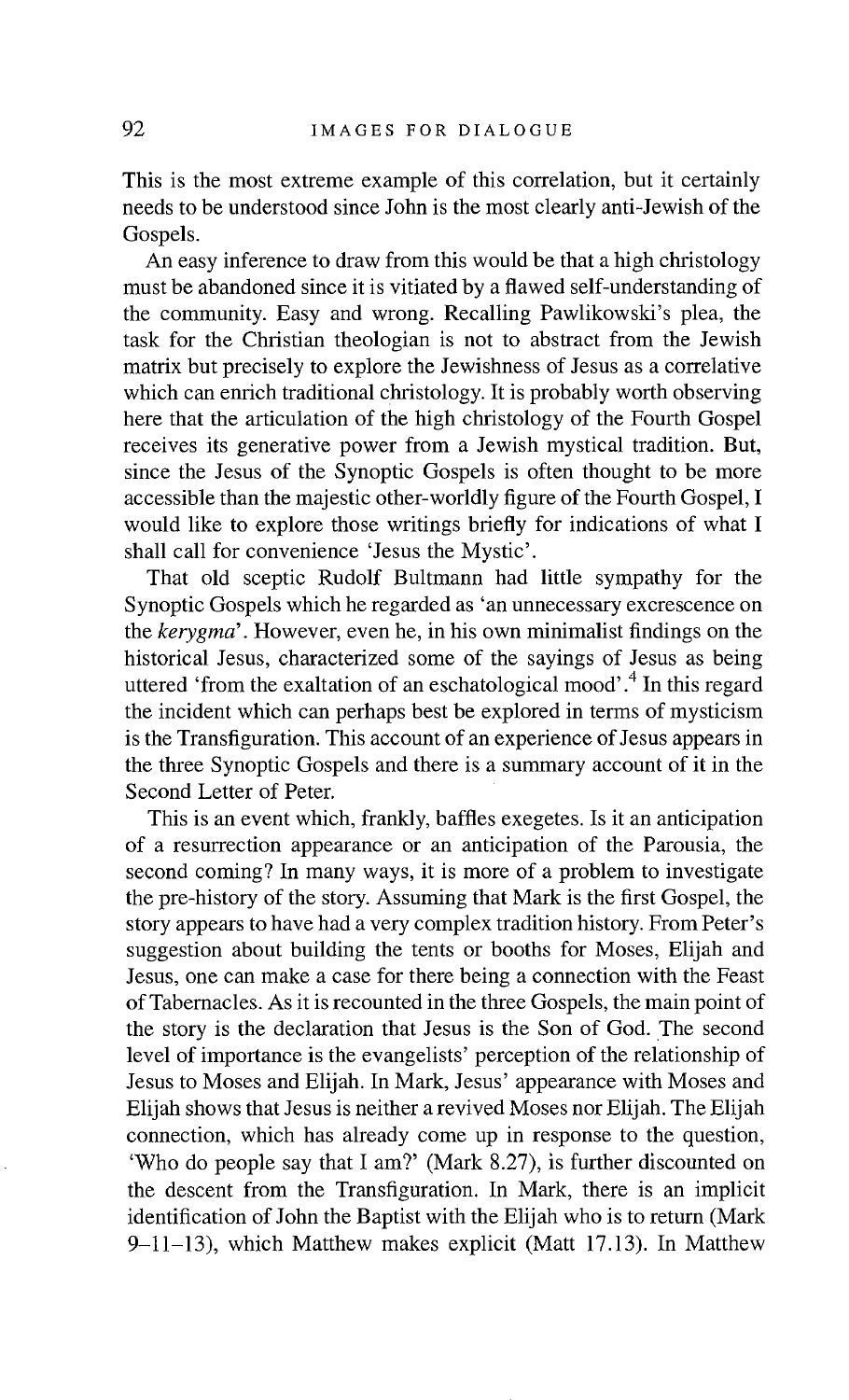scholars suggest that we are to understand Moses and Elijah as representing the Law and the Prophets of which Jesus is the fulfilment and perhaps the new beginning. 'For all the prophets and the law prophesied until John; and if you are willing to accept it, he is Elijah who is to come' (11.13). Luke's treatment is again different, though this time it is made explicit in the Transfiguration scene. In Luke 9.31 it is reported that Moses and Elijah spoke of his departure *(exodos)* which he was to accomplish in Jerusalem. In my view, this is played out in the Lukan accounts of the Ascension at the end of the Gospel and at the beginning of Acts. The narrative in the Gospel reflects features of a particular extra-biblical tradition about the departure of Moses while the narrative at the beginning of Acts reflects elements of the departure of Elijah to heaven at the beginning of the second book of Kings. Again, if we are to take Pawlikowski's demands seriously, we have to find a christological interpretation which is not dependent on a supersessionist theology but respects the intrinsically Jewish context.

#### *The fourfold dialogue*

These few remarks set the scene for an application of the interpretative principle of mutuality. My point here is that, in the light of the teaching of *Nostra aerate* and its further elaborations of the Jewish-Christian relationship, it is incumbent on Christians to rediscover their Jewish origins and feel at home with Jews. How can we formulate an adequate way of expressing our belonging together? I want to put these thoughts into a framework which I hope is not a straitjacket or a Procrustean bed. If we are to reinvigorate our ecclesiology and christology from the starting-point of *Nostra aetate* and the retrieval of the Jewish matrix, then we should take seriously the model of the fourfold dialogue which has emerged from inter-faith discussions and has been adopted in the Church's official documents.<sup>5</sup>

The fourfold dialogue consists in the dialogue of life, the dialogue of action, the dialogue of religious experience and the dialogue of theological exchange. As a practice of faith, each is motivated by the generative images discussed above.

### *Dialogue of life*

Pilgrimage is a powerfully enabling metaphor for the experience of sharing common space and common experiences of life. Understood as a shared life experience with fluid boundaries, pilgrimage allows for the telling of faith stories, faith stories from all traditions. The shared act of telling is an opening up to a shared interpretation of experience. And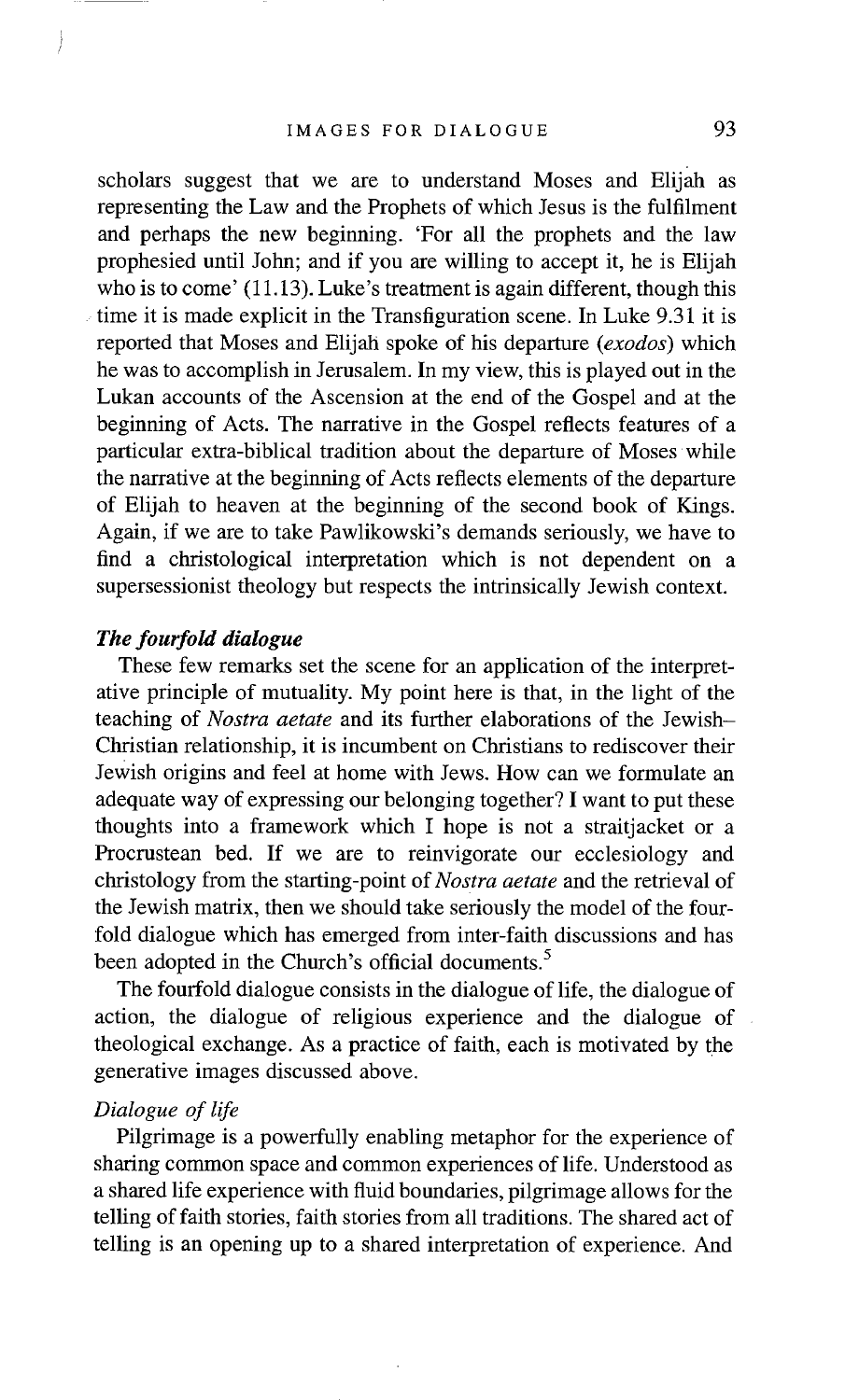the telling of stories is very much part of the Jewish and Christian traditions and one significant aspect of Jesus' ministry.

#### *Dialogue of action*

The Kingdom understood as the sovereignty of God played out in the lives of human beings struggling for a just world is common to the lives of committed Jews and Christians. The record of Christian witness during the *Shoah* leaves much to be desired, but there were Christians who stood up to be counted - Dietrich Bonhoeffer would be an outstanding example, but he was not alone. In an analogous way, there are many Jews in contemporary Israel committed to justice for Palestinian Arabs, both Muslim and Christian. Our media rarely give them a voice.

*Thy Kingdom come* is a prayer common to both the prayer Jesus taught to his disciples and the *Kaddish* prayer from the Eighteen Benedictions. As a prayer it acknowledges the sovereignty of God – only God can bring the Kingdom - but the people of God are obliged to point to it with their lives. In these prayers both Jews and Christians commit themselves to an engagement in God's future for us. And again it is a journey, a pilgrimage which is the enfolding metaphor of this shared vision.

#### *Dialogue of religious experience*

My own working definition of prayer is 'any moment when our desire for God meets God's desire for us'. Both Jews and Christians have a desire for God and are convinced that the God we both believe in has a desire for us. As we all know, human desire is variable; as we all *believe,* God's desire is constant and faithful. There is much common ground here for a shared conversation. It is probably worth returning to the experience of the shapers of the Jewish and Christian traditions. The Jewish tradition is shaped by the results of Moses' encounter with God on Sinai during the people of Israel's pilgrimage to the promised land. Moses, who spoke to God face to face, comes down from the mountain with shining face carrying the *mitzvoth*, the words, the ten commandments for *the shaping of humanity.* Jesus, the Torah-observant Jew who speaks face to face with God, is transfigured and comes down the mountain to be handed over to reveal to us *our capacity for inhumanity.*  Moses as a messenger of God reveals that which will keep us human. Jesus as a messenger of God reveals how far we are from making that humanity a lived reality.<sup>6</sup>

Peter was right! What Moses and Jesus share is the experience of speaking with God face to face, and the desert tabernacle, the tent of meeting not the Temple, is that place. Contemporary Jews and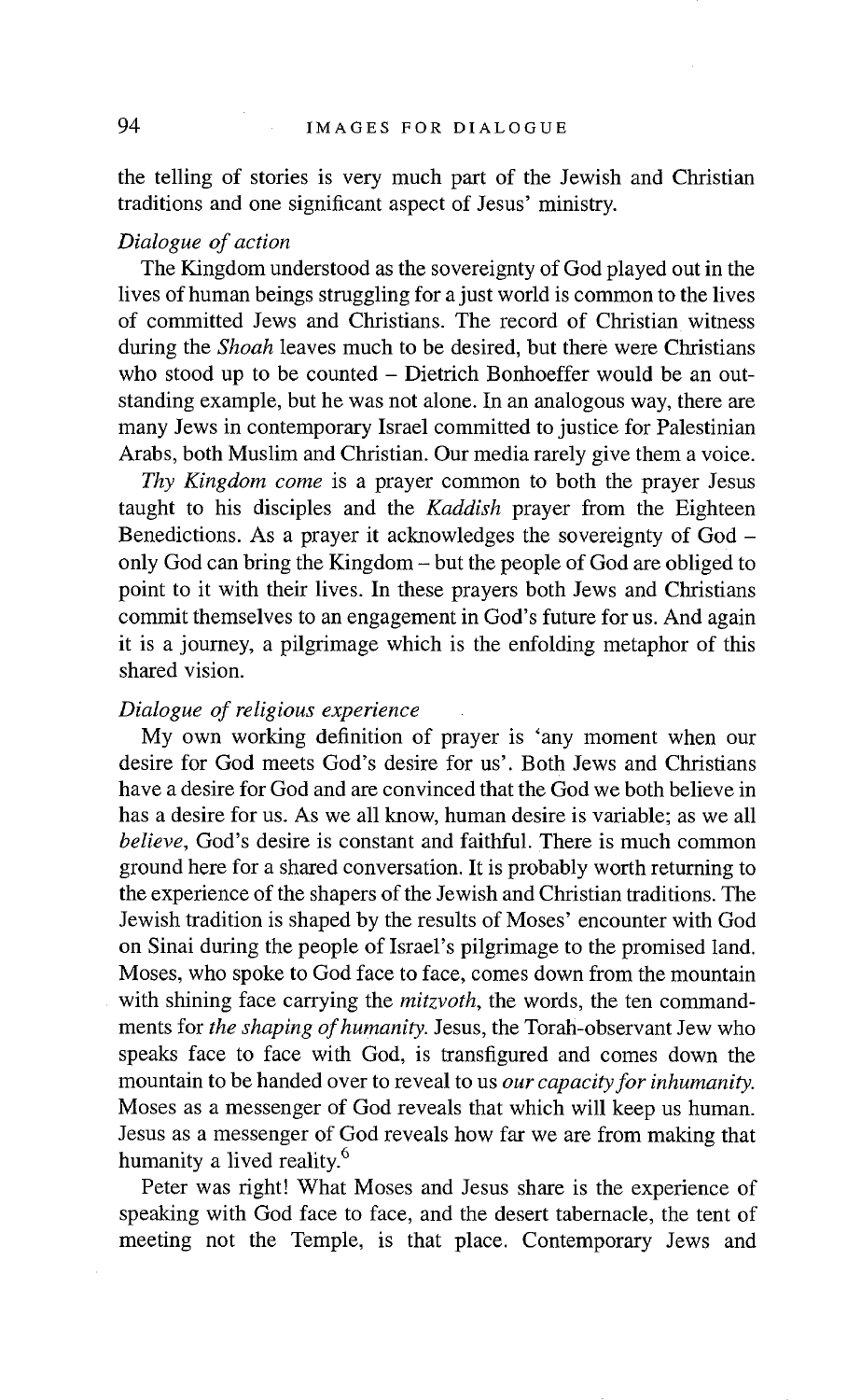Christians have to find on our shared pilgrimage a 'tent of meeting' where we can speak to God together as a way of reinforcing the values of the Kingdom which build humanity in harmony with God's sovereignty.

#### *Dialogue of theological exchange*

If this article has any value it is because it represents this dimension of the inter-faith engagement  $-$  called forth by the need to reflect on a Christian identity practised not apart from but in mutual relationship with other pilgrims. The marks of the Church are well expressed in the tradition as *One, Holy, Catholic* and *Apostolic.* Would the categories I have discussed earlier offer a helpful depth of field to the traditional expression of the marks? Does it not make sense in the contest of interfaith relations to see the theme of *pilgrimage* as a perspective on Apostolic, *sovereignty* as a perspective on Holy, and *mutuality* as a perspective on both One and Catholic?

### *Refounding the Church?*

Let me take this final reflection a little further and connect it with the theme of this Supplement. The Church is characterized not by abstract principles but by a life lived from the constant renewal of its own generative images. In this sense I really wonder whether the idea of refounding the Church is at all cogent. It is a constant and attractive temptation that needs to be avoided. If that canny observer Albert Schweitzer were invited to bring his *Quest for the historical Jesus* up to date, he would be interested to see that the situating of Jesus in the Judaism(s) of his time is central to modern research. While approving of this, he would be horrified to see the continuous recourse to what he called the 'Galilean Springtime', that idyllic time of innocence before Paul got his hands on the *kerygma.* Albert Nolan's *Jesus before Christianity,* in many ways a fine book, would be one of many recent books which share something of this agenda.

This re-appearance of the nineteenth-century Liberal Protestant agenda, while more sophisticated, functions in the same way. It is an attempt to criticize *what happened after* by a return to the beginning. Despite all our desires, we cannot go back to the beginning even if we knew what the beginning was. It may be worth observing that *the beginning* in the New Testament is often polemical (Matt 19.8; John 1.1; 1 John 1.1; 2.7; 2.24; 3.1). Mutuality requires an abandonment of polemics. If Catholic Christianity has a privileged insight, it has to do with incarnation, the body: this cannot be unmade, only transfigured.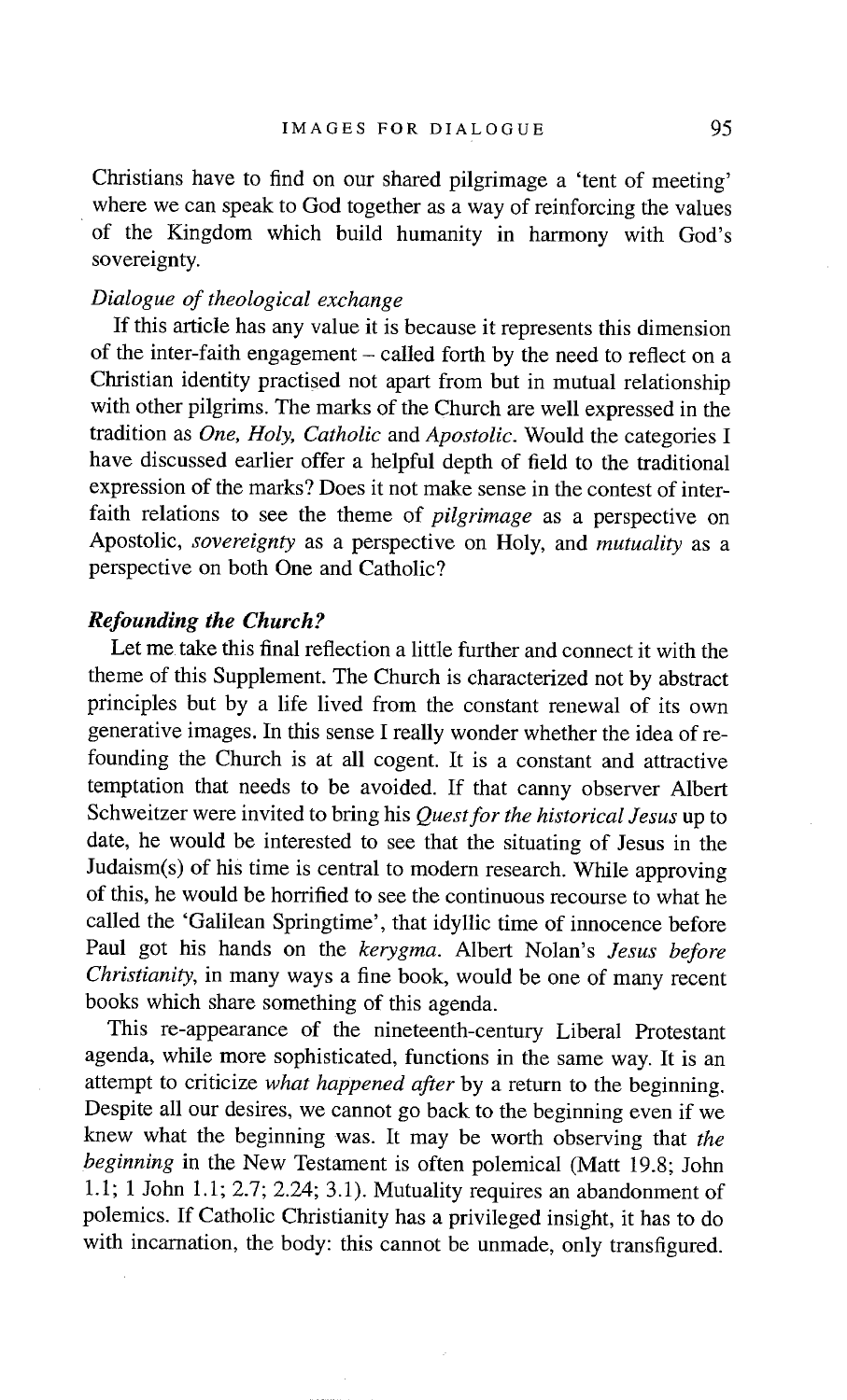Perhaps one way of talking about this is in terms of 'being at home in one's body'. If one is at home in one's body, then mutuality is not a longing for affirmation from the mirror that is the world, but an offering of hospitality to the world, the making accessible of a sacred space.

Let me finish with a comment on the Church's classic foundational text, Matthew 16.16-18. Just as the Jewishness of Jesus has to be integrated into a high christology, so does something analogous have to happen in ecclesiology.

For some time now I have been intrigued by Mark's introduction to the call of the twelve.

Jesus went up on a mountainside and called to him those he wanted, and they came to him. He appointed twelve  $-$  designating them apostles - that they might be with him and that he might send them out to preach and to have authority to cast out demons. (Mark 3.13-14)

Gallons of ink, exegetically and spiritually, have been poured out on the words 'to be with him'. The last part 'to cast out demons' has been woefully neglected. My suggestion is that, since modernity is rather squeamish about 'demons', we should translate the term dynamically as 'what is not human'. In other words, the commission given to the disciples is to bind the inhuman and to loose the human. As this part of the disciples' ministry is taken up into the foundation text of the Church, we should not lose sight of this dimension. 'Whatever you bind on earth shall be bound also in heaven and whatever you loose on earth will be loosed also in heaven' (Mt 16.19). This binding of inhumanity is a constitutive part of the Church's mission and one that Christians can share with our Jewish co-pilgrims as a sign of God's sovereignty continuing to break in.

*James Crampsey SJ* has lectured in Biblical Studies at Heythrop College, University of London. He was also the Provincial Superior of the Society of Jesus in Britain. He is currently parish priest of St Anselm's, Southall in West London.